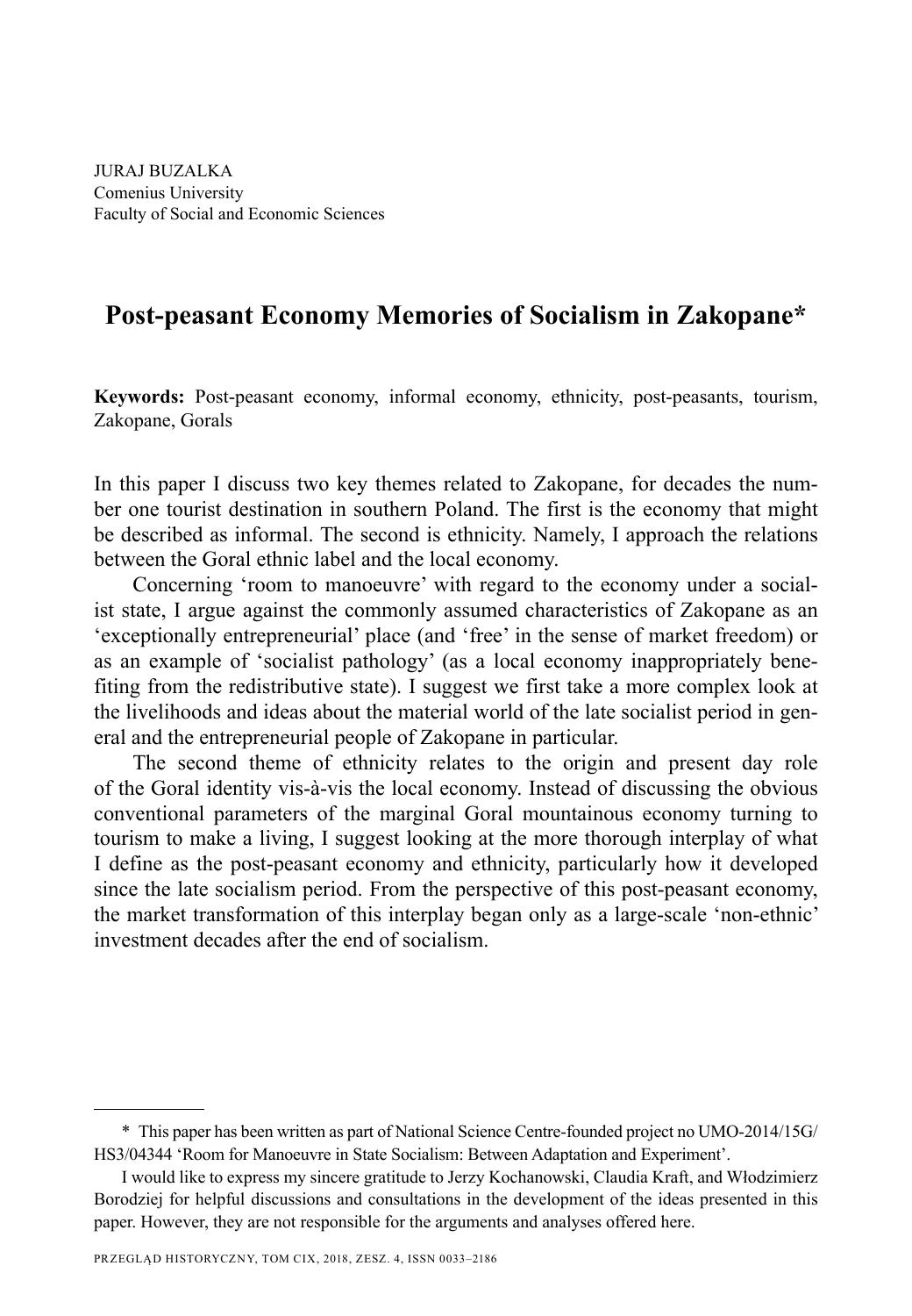## POST-PEASANT ECONOMY AS ROOM TO MANOEUVRE

I consider the post-peasant economy as room to manoeuvre under state socialism. This economy is the analytical category of what might be seen as the implicit socialist 'folk model' of the economy that people practice and understand without necessarily acknowledging its conceptual value, and which created an everyday livelihood in the socialism era.

For example, generations growing up in the late socialist period recall their stays at communist pioneer camps that had been designed to prepare students for life in the communism world, but instead, peer networks and informal social skills were cultivated. The Czech sociologist Ivo Možný famously explained how families originally dispossessed of private property by communists in 1950s in fact colonized the state in late socialism for their own benefit.<sup>1</sup> On a more general level, there supposedly existed a socialist redistributive economy, but allocation of welfare — universally progressing if compared to the pre-socialist past — or the parallel shadow market still depended on informal accessibility and networks.

It would be misleading to see this post-peasant economy as either capitalist (or a kind of shadow market during the socialist era) or as a sign of pathology of the socialist redistributive system. The room to manoeuvre always and in every complex society emerges on the continuum between the formal and informal, the market and community.<sup>2</sup> What makes the room to manoeuvre during the socialist era specific in this paper is the post-peasant quality of the economy.

Anna Malewska-Szałygin suggests that socialist and post-socialist characteristics are not the most appropriate to describe rural perception of power and government. She argues for concepts developed within the traditional peasant culture. She even proposes the term 'post-peasant' to describe the continuity of the local understanding of the state and power.<sup>3</sup>

The post-peasant economy in my perspective should not be seen as the direct remains of the agrarian past — the economy in Zakopane was not peasant or at least not exclusively — but a truly modern pattern of livelihood and a symbolic economy as developed in the advanced socialist stage. What made the economy post-peasant was the incorporation of former peasants into the official economy where they suddenly received regular wages and welfare benefits. While achieving huge structural changes in terms of industrialization and urbanization, the socialist economy itself nurtured practices reminiscent of an agrarian era. Kinship, ritual exchanges, and value circulation under a shortage economy further produced community relations reminiscent of the village commune.

<sup>&</sup>lt;sup>1</sup> MOŽNÝ 1991.

 $2$  cf. GUDEMAN 2016.

<sup>3</sup> MALEWSKA-SZALYGIN 2011.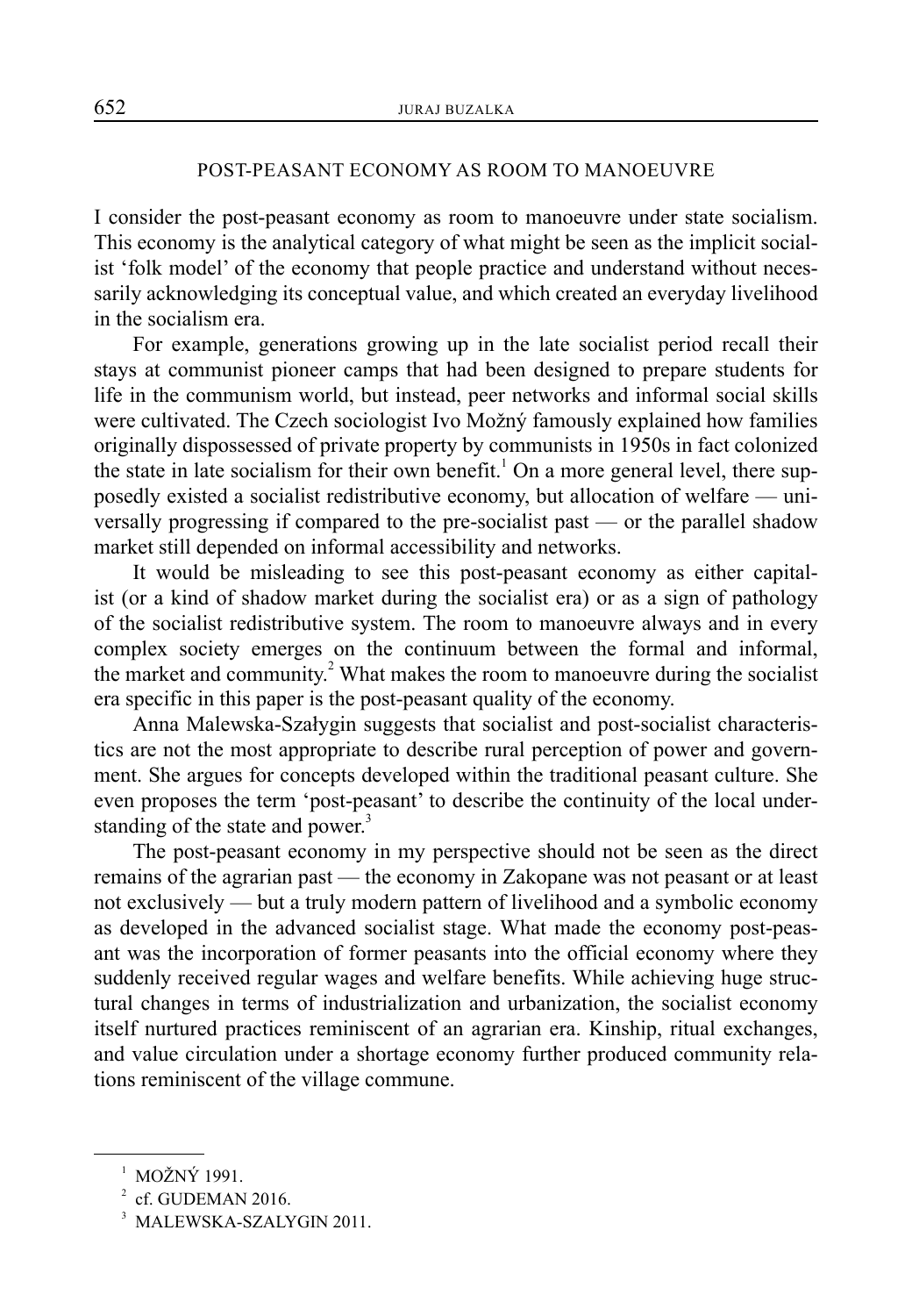The post-peasant economy might be seen from the perspective of what Susanna Narotzky defines as provisioning in/of economy: a complex process where production, distribution, appropriation, and consumption relations all are taken into account and where history defines available paths for obtaining goods and services. For Narotzky, provisioning integrates various aspects of peoples´ lives that might individually be seen as separate, demonstrates the institutional underpinning of the flow of goods and services (state, market, family, etc.), and helps to understand the historical process in shaping economic life with its material, political and cultural components.4

What is most important for the purpose of this work, the concept of provisioning eliminates approaching economic realms as differentiated according to the leading perspectives of production, distribution, and consumption. The post-peasant economy is therefore a type of cultural economy. It concerns material as well as symbolic elements of the economy, both livelihood practices as well as ideas about the material world, and it complements the formal models of the economists.

It is this anthropological take on economy as everyday room to manoeuvre with regard to livelihood and economic symbolism (of how an economy supposedly operates in the popular perspective) that I wish to demonstrate on the seemingly divergent interplay of the economy and ethnicity, material and cultural economic components emerging via the historical process.

In a way, I define this cultural economy which Rudolf Bahro called 'actually existing socialism' for the socialist society.<sup>5</sup> Consequently, the post-peasant economy works along with the official model of society, socialist or post-socialist. This vernacular of the economy therefore relies on the local knowledge and livelihood practices while also touching upon wider societal discourse on the economy, socialism, entrepreneurship, value and exchange and so on.

I did not have access to extensive historical material or tools and concepts of how to investigate how the material unfolded in its historical context, such as archive sources that help historians. I have solely relied on investigations in the present — of what people say about socialism from their present-day positions — and on anthropological theories of socialism and post-socialism, i.e. the concepts and perspectives developed by fellow anthropologists who studied 'actually existing socialism' and therefore had access to actual examples of room to manoeuvre during the socialist era.

I argue that in most socialist and post-socialist states the understanding of the economy as depending primarily on a peasant livelihood among the people has shown great vitality, a temporary revival as well as decline, but definitely a sort of continuity. This post-peasant economic model had a clear material basis in the way industrialization was introduced into an overwhelmingly agrarian setting. It nevertheless also relied on the communist ideology of creating a 'culture of the lower

<sup>4</sup> NAROTZKY 2005.

<sup>5</sup> BAHRO 1978.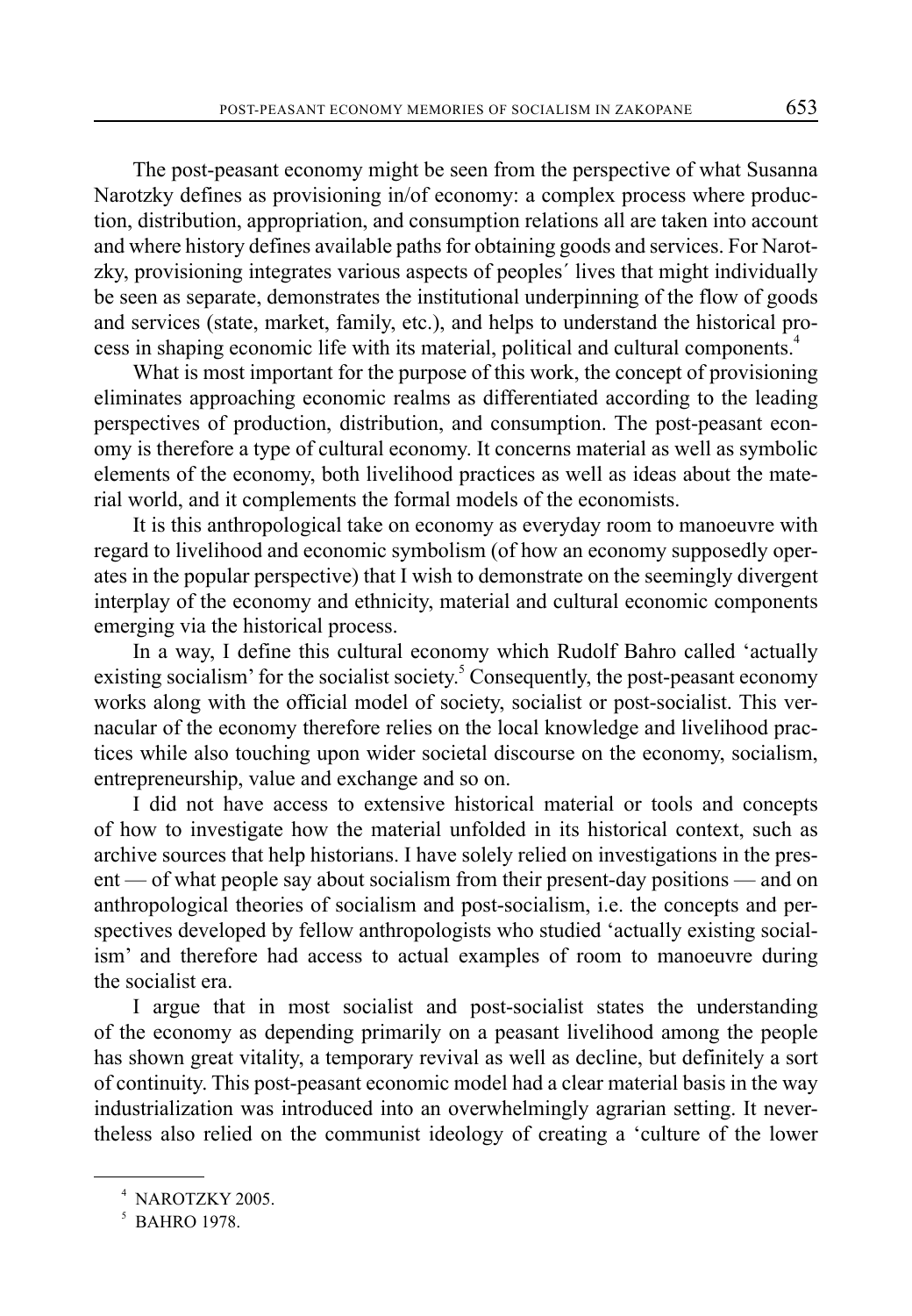classes' via a symbolic and selective use of agrarian imaginary (the support of folklore and so on). The reproduction of this model has also been a matter of cultural transmission and the pressures of the communist shortage economy.

In my book I identified patterns of the social movement emerging from the post-socialist transformation and called it 'post-peasant populism'. As I argued, this post-peasant populism is not about the peasantry; rather, it can be defined as a type of modern political culture based on a non-urban social structure and imagined rurality. It is opposed to capitalist, cosmopolitan, and secular worldviews and lifestyles, and offers an alternative 'moral' model for economic development. In this paper I wish to argue for the economic underpinning of this post-peasant politics.<sup>6</sup>

I therefore argue for a fuller understanding of the ambivalent role that communist modernization had in developing a specific model of livelihood strategies, ideas, and practices which I call post-peasant. This economy is widely remembered regardless of or as an unintended consequence of communist modernization, not as an integral product of it. No memory of socialism, but in socialism, i.e. an understanding of the economy I characterize as post-peasant — neither capitalist, nor socialist by origin **—** has been transmitted across regimes that people actually remember.

Stephen Gudeman and Chris Hann recently proposed looking at the economy in relation to ritual. As they note, 'the shift from socialism to a market economy is not illuminated by the teleology of modernity and economic development'.<sup>7</sup> For authors such as Ernest Gellner, socialism was anti-modern by definition, as there was a drive to modernize backward agrarian society as quickly as possible; 'Stalin's "Taylorism" was as harsh as any capitalist', write Gudeman and Hann. 'Socialist economic life remained less "dissembedded" from citizens´ life-worlds than the outcomes of the "great transformation" wrought by capitalism.'8

In spite of its revolutionary pretentions, in many places, socialism came to allow for deeper continuity with the past, and for the efflorescence of older forms of religion and community and the values and solidarities they express.<sup>9</sup> As the authors stress, the household remains the final safety net and most economists miss the importance of bottom-up institutions for the operation of an economy. An economy exists through the sociality of the house, on which most people of the post-socialist European Union are dependent and which took on novel meaning during the socialist era.<sup>10</sup>

The post-peasant household is usually attached to the surrounding natural environment, political territory, and the work around the house all help to create the identity of its keeper vis-à-vis the others.<sup>11</sup> Activities like hunting, firefighting, or patriotic

 $^7$  HANN, GUDEMAN 2015, p. 2.

9 GUDEMAN, HANN 2015, p. 14.

<sup>6</sup> BUZALKA 2007.

<sup>8</sup> GELLNER 1994.

<sup>10</sup> GUDEMAN, HANN 2015, p. 27.

 $11$  GUDEMAN 2016.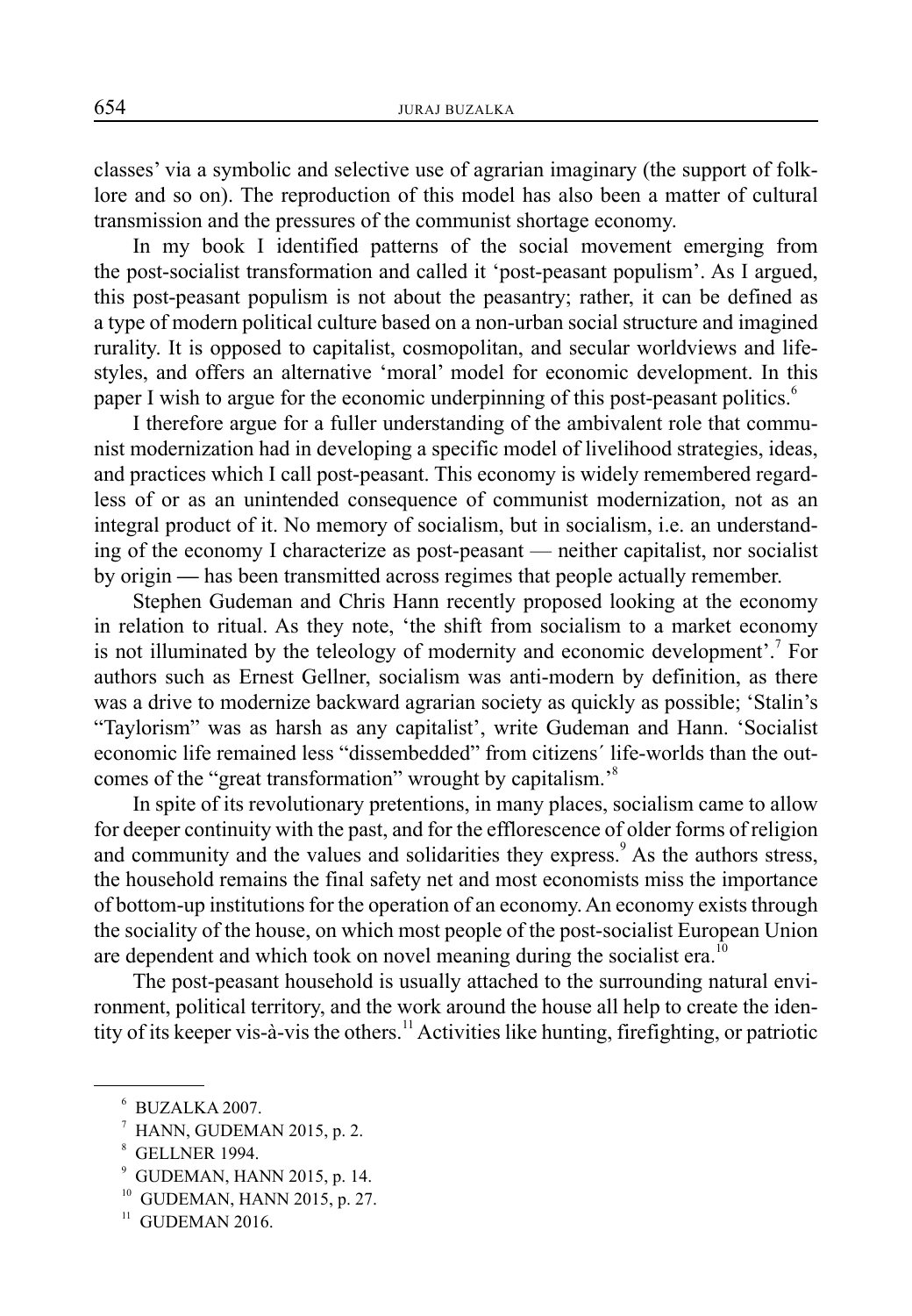events extend the meaning of the house to include the ethnic or village community, religious and national 'imagined communities'.

Frances Pine analyzed the role of the house in rural Podhale. In her field, social groupings and hierarchies are established on houses rather than on other principles such as lineage organizations or overt political factionalization. In southern Poland, many people maintained their house organization in the late twentieth century despite being increasingly integrated into a highly centralized, industrialized nation state.<sup>12</sup>

According to Pine, the house is important not only in an intra-village organization but also in relation or opposition to the state and Catholic Church, another solidifying source of identity above the local level surviving throughout the regime changes. There is a common saying across villages of the Carpathians that '"Here everyone is family", implying that kinship provides the levelling element in village equality. On the other hand, houses represent difference, dividing kin and placing social groups in opposition to each other.<sup>13</sup>

During the socialist era, priority was given to the domestic (second) economy and farming based on the house, despite its increasing incorporation into the socialist economy. In this way, the house represented resistance to the state.<sup>14</sup> The ideology of the house was reinforced via ritual, via reciprocity between houses, gender and the generational division of labour; it provided an alternative model to the state, and an alternative economy 'which can diminish or increase in response to external change.<sup>'15</sup>

As Juraj Podoba reminds us on the basis of his research in rural Slovakia, the 'single house' in a small town is a pan-European ideal, but under socialist conditions this ideal in particular represented the creation of the 'petty bourgeoisie' from peasants instead of socialist citizens, promoted by the communist state. In other words, writes Podoba, the country person in the second half of the twentieth century looked for something that he or she imagined had been the lifestyle of 'better people' from earlier, pre-socialist times.<sup>16</sup> In any case it is important to keep in mind the fact that modernization changes such as in the areas of housing and mass (over)consumption began in socialist times in an overwhelmingly agrarian setting.<sup>17</sup>

As I argue in this article, ethnic co-existence has always been related to the peasant economy in post-socialist Eastern Europe and the key transformation that established post-peasants was state socialism. The empirical case through which I would like to demonstrate my theoretical approach relates to the Gorals, the Tatra highlanders on the Polish-Slovak border, whose tourist economy in Zakopane integrated them into the majority society while also keeping them apart from the Polish majority.

<sup>&</sup>lt;sup>12</sup> PINE 1996.

<sup>&</sup>lt;sup>13</sup> PINE 1996, p. 448.

<sup>&</sup>lt;sup>14</sup> PINE 1996, p. 456.

<sup>&</sup>lt;sup>15</sup> PINE 1996, p. 456.

 $16$  PODOBA 2013, p. 57–58.

<sup>17</sup> PODOBA 2015.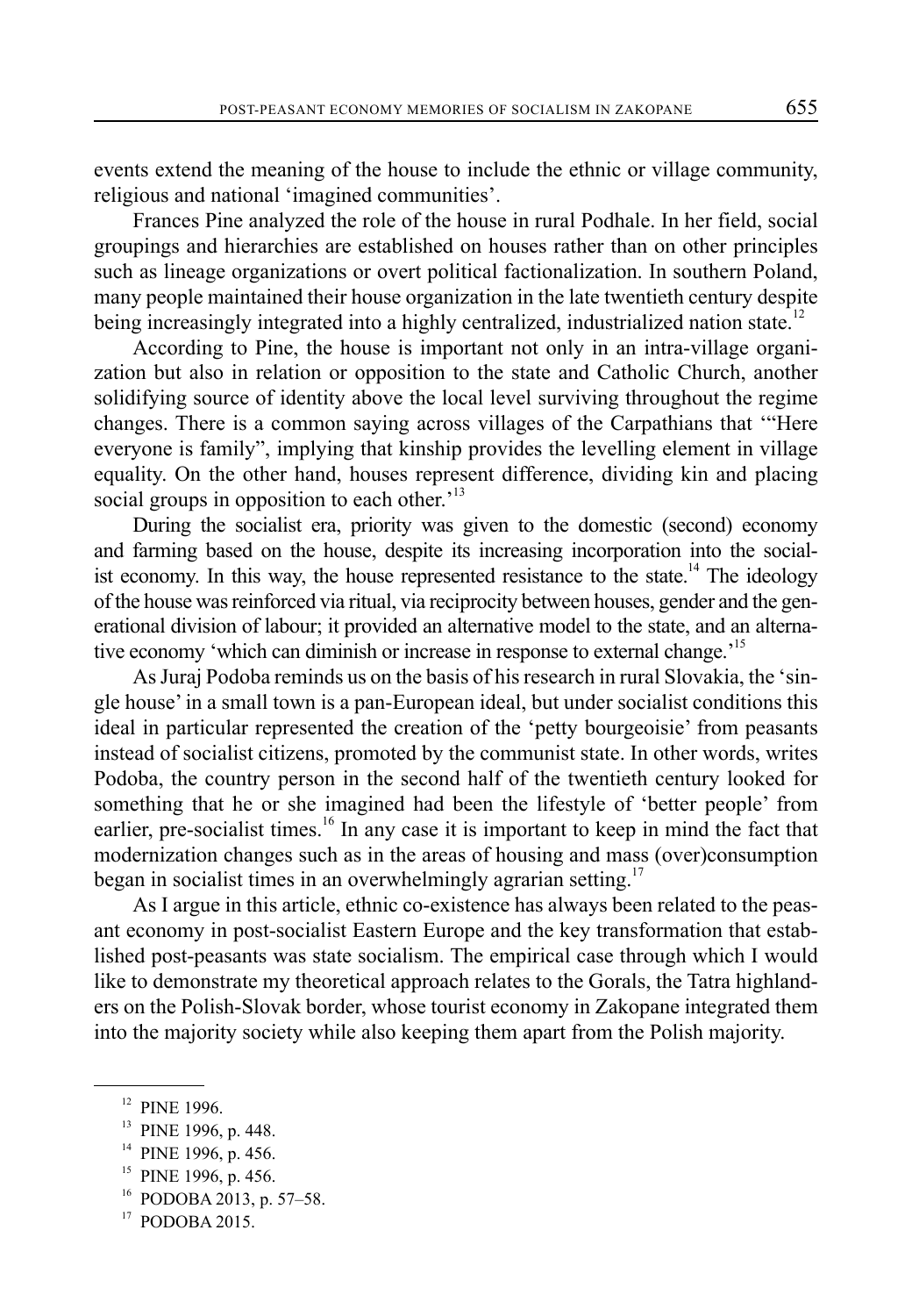#### TOP DESTINATION ZAKOPANE

Zakopane, a city of thirty thousand permanent inhabitants, is the largest tourist resort in the High Tatras and all of southern Poland. Its inhabitants include the majority population of Poles and the minority ethnic group of Gorals, comprised of five thousand individuals; this makes Zakopane one of the largest Goral settlements. The folk definition of Gorals which I gathered among the locals is as follows:

Goral must come from blood. There is a profound difference between a Goral and Zakopianin [a local resident of non-Goral origin, JB]. There are a handful of Gorals, the rest are Zakopane people. Gorals stick together and when they travel abroad, for example to America, they continue to stand together ... They make weddings in Goral style, horse carts are reserved for Gorals and so on.

Jan Karpiel-Bułecka (born in 1956) is a famous Goral. He comes from a wellknown family of artists and builders in Zakopane. This musician, builder of folk instruments, dancer, raconteur, and popularizer of Goral folklore, architect by training and activist in the preservation of regional folk architecture of the Podhale region lives at an exclusive address in a quiet street stretching from the middle of Krupówki, the major and most popular promenáde of the resort.<sup>18</sup> He designed his splendid modern wooden house by himself with the clear intention of following the patterns of folk architecture.

After entering this house he invites us to a room with a tiled stove, wooden furniture, and many items of folk art. Paintings of Tatra nature and portraits of family members, Goral folk costumes, and books abound. The host generously offers 'Goral tea', as he calls the herbal tea into which he pours vodka. Jan Karpiel's mother in law is watching television in another room and his teenage son is moving around the house with a mobile phone on his ear.

Many musical instruments, a wall clock, an old heavy wooden cabinet, the smell of herbs and wood create an atmosphere fitting for the images this marvellous mountain city aims to represent for tourists. Even the Giewont peak that dominates the city landscape has been romantically described as revealing the head of a sleeping knight who, according to legend, wakes up in order to help people in trouble.

Besides the Goral tea, there are other artefacts on the table. The partiture of the Opera Halka, one of the canonic Polish operas composed by Stanisław Moniuszko based on the libretto written by Włodzimierz Wolski, first performed in 1854. The romantic opera tells the story of tragic love between Janusz, a Polish nobleman and Halka, a Goral girl whom the nobleman abandons to wed a girl from among his equals.

Next to the partiture stands a bust of Austrian Emperor Franz Joseph I. (1830– 1916). The grandfather of Jan Karpiel's wife was a soldier, and later the mayor

<sup>18</sup> https://culture.pl/pl/tworca/jan-karpiel-bulecka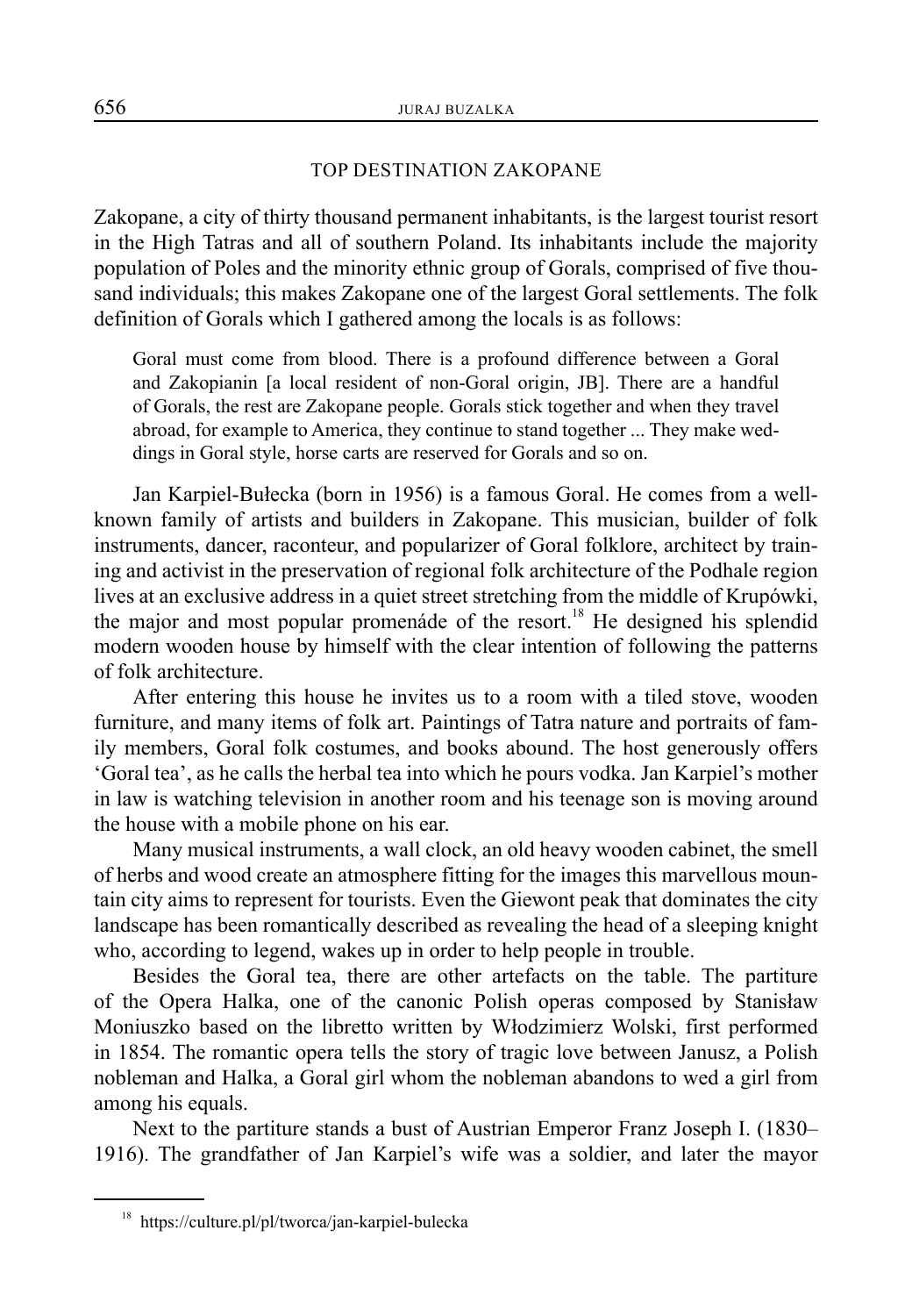of the town; he befriended the leading Slovak Catholic priest-politician Andrej Hlinka. Continuing to speak in Slovak he comments: 'It [the monarchy] was a sort of small European Union back then.'

Their dog, a cross between a Labrador and Pitbull, lazily enters the room when he explains the history of his estate and how he married into his wife's family. Pouring some more vodka into our tea, he recalls sheep and cows grazing on the field where in the 1990s he built their new house. Next door, a new hotel and restaurant stand on the land of their ancestors. The parents in law

...did not give up the land ... cut grass here until 1993, even though it wasn't worth it. But it was theirs. Cows and horses ... that's the power of tradition and attachment, that's honour — it is a mental issue that I have this, this is mine, this hectare or two belongs to me ... [People from outside were, JB] attracted to work in these houses [the hotels in Zakopane, JB] but our people did not want to work there. Either he was a farmer or he worked on his own as a craftsman. To serve someone else is not honourable.

Zakopane was discovered for the wider society by Polish intelligentsia at the turn of the nineteenth and twentieth century. Stanisław Witkiewicz (1851– 1915), a painter, architect, and writer, spent his best years in town and based on Goral folk architecture, he created the style also known as Witkiewicz Style (*styl zakopiański*). In a similar style a few years later, Dušan Jurkovič (1868–1947) emblematically created high architecture out of folk inspiration in Czechoslovakia. They both attempted to balance the Alpine style proliferating from the German speaking areas by strengthening what they considered domestic tradition. Many members of the intelligentsia thought they were preserving Polish tradition, even though the same folk style was common throughout the Western Carpathians regardless of ethnicity.<sup>19</sup>

This boom of interest in folk tradition went hand in hand with entrepreneurs who purchased land and built summer houses for tourists. Gorals also began offering accommodation for the growing number of tourists, complementing their peasant occupations of forestry and animal husbandry. Many built large new houses according to the Witkiewicz model.

Bachleda [the grandfather of Jan Karpiel's wife, JB] built three large houses. It means already back then that the peasant-shepherd mentality had begun to change. We always had an additional job. A trade, for example ... they [the ancestors] managed to go with horses to Tokaj, from there they traded wine to very distant Wrocław while protecting it from bandits and from themselves. They have always had some sort of business to live from, working on building sites in Cracow, in America. They travelled always thinking to earn money and return...

<sup>&</sup>lt;sup>19</sup> See LANGER 1997.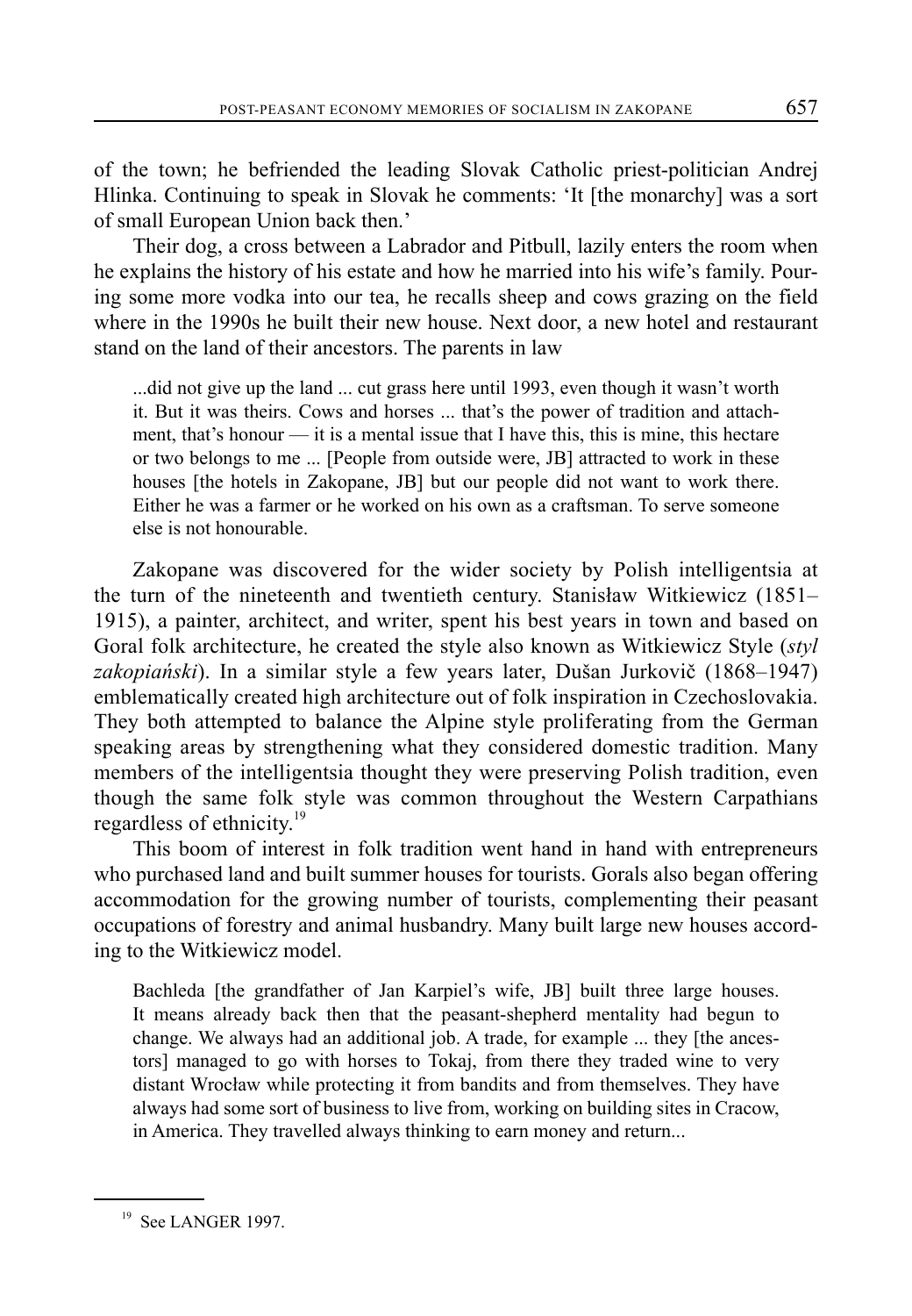In the interwar period, the time in which Poland regained its independence, the railway connected Zakopane with the rest of Poland. The number of tourist increased. The incoming local population grew, including the Jewish community whose many members invested in sites on the main street, only to be exterminated a few years later. In the neighbouring villages of Poronin and Kościelisko richer peasants also extended their offer. 'Gorals sold their land, as money was needed ... nobody's heart was broken however. Then came communism ... the nicest places were nationalized ... in the original plans the land was to be arable land ... the communists changed their plans and took the land to create accommodations for the working people...'

The grievances of the locals grew as a result of this socialist development. Even there they found some opportunity to benefit, says Jan Karpiel. Many people did not want to stay in socialist hotels whose places were distributed on allocation as in the famous local joke: 'Listen Kowalski, do you like warm beer? No! And do you like sweating women? No! Here is your holiday voucher for November!':

The guests did not eat well in socialist hotels, they always needed something else ... We built a wooden house in Goral style ... mum cooked in the basement even for one hundred and twenty people at once!... meat was provided by grannies from the village, cheese, butter from beyond Gubałówka ... The tourists crowded through windows and doors. There were times ... that I had to leave my room under the roof ... Professors, doctors, they all stayed in private houses and thanks to that we had contact with the big world ... Father made a nice interior in the Zakopane style ... there were no pubs back then ...

Today the major investment in the city is via private developers from outside Zakopane. 'Our people continue to own the building companies, so they have some share of the development business ... today only bans from above can break this up [the booming tourist housing development — JB]  $\ldots$  Once I looked on the map and Zakopane looks like New York under the Tatras.'

Although the development of tourism was not accompanied by the creation of a proper infrastructure, an impressive number of people from all around Poland kept buying apartments and cottages in Zakopane. The everyday livelihood also changed. Jan Karpiel remembers:

In older times, the good life meant having something to eat ... There has always been some sort of hunger for land here. Today some people manage to make such a good life. They run two or three hostels but they don't manage to enjoy their lives. They have money, build another house, but don't go abroad ... because they think it's expensive... I work, my wife works, and we rent something for tourists ...

This Zakopane livelihood shows how economy and ethnicity are embedded in the post-peasant setting. It does not depend on a movable, flexible asset, but is tied to the territory, to a house in a tourist resort, to the land one has inherited. A strong ethos survived with regard to this property regime, developed in socialist times: hard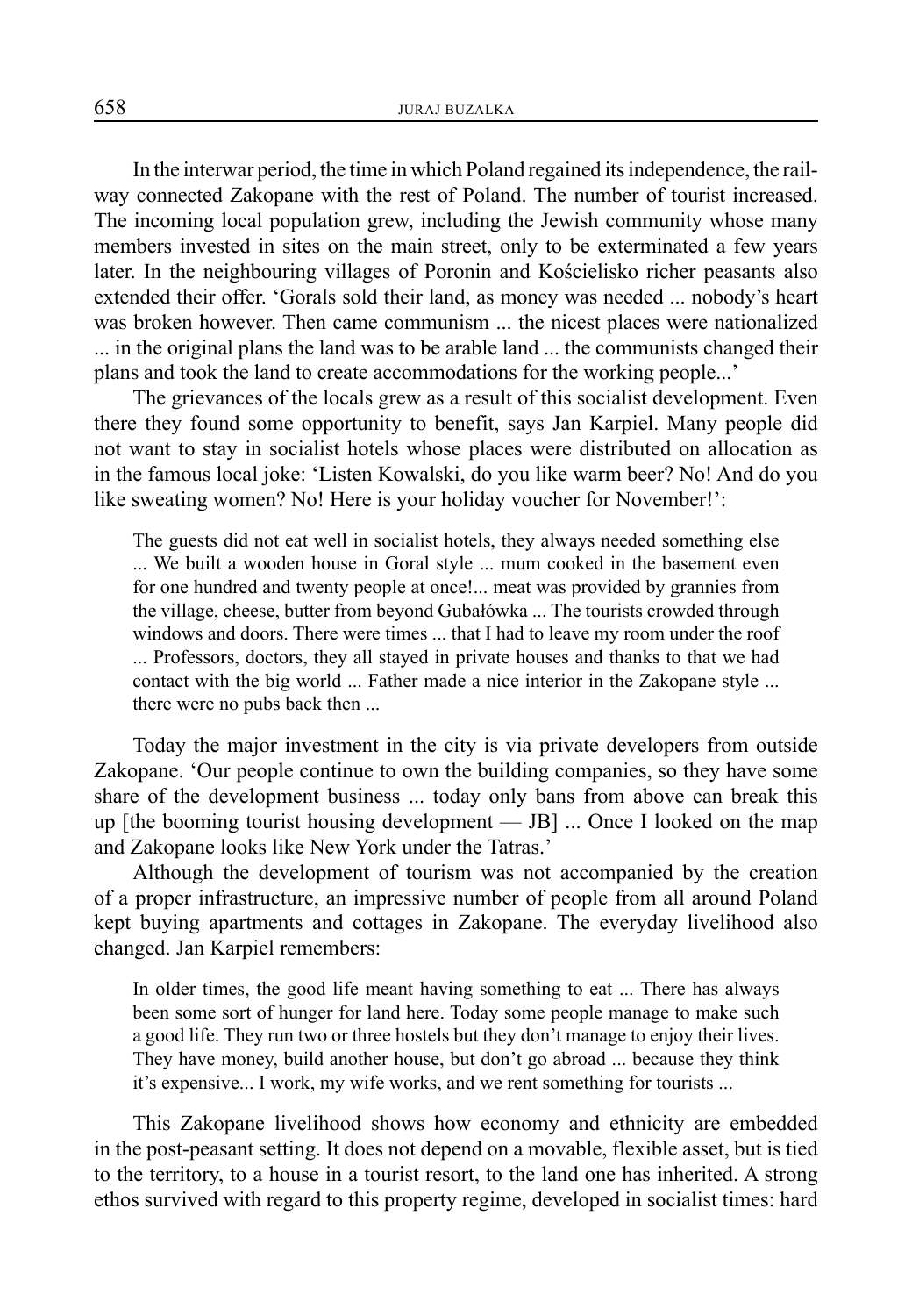work, thriftiness, the ability to follow any opportunity available has turned into key elements of the Goral identity, and it is recognized by outsiders as well as Gorals themselves.

There are five or six Goral families that supposedly own the largest share of the property on the main promenade. Nevertheless, the perception of the size of Goral property in town and its surrounding is greater.

Who are the Gorale today? Hotel Kasprowy [the most emblematic and largest luxurious hotel on the hills overlooking the city built during the socialist era and later privatized], owned by the Bachleda-Curuś family: velour, crystal, lustres ... Nuevo riche — village boorishness. They sit around the table, pretty black hair, four handsome sons in armchairs with their daughters sitting on knees. [Kasia, 68]

Referring to one of the most well-known local families described by the tabloid media as Goral aristocracy, my informant recalls her own family roots, similar to the ones of the richest Gorals today. Born into a family of seven sisters and one brother in the regional town, Kasia grew up in a furrier family, a common craft of Gorals. The craft earned her father enough during the socialist era to buy a large house not far from Krupówki for her daughter. Kasia then got married and gave birth to two sons and one daughter and expanded the house so that it could accommodate tourists.

As in the case of other local houses of Gorals and non-Gorals alike, the large house was expanded especially in the basement. Several small rooms with low ceilings were added there and several more under the roof. The rooms were designated for authorities as cellars or places for storage or housework. Not only were these opulent, self-built houses significantly transformed by the local economy — along with the fur craft and foreign work migration for remittance — they changed the city landscape enormously.

The wooden cottages and villas in the folk style of the socialist era were replaced by uniform self-made edifices, built without regard to the distance from their neighbours' buildings or the limited capacities of the local infrastructure. As Kasia remembers that period, 'you could make a living from anything. There was no competition back them.'

## 'SOCIALIST PATHOLOGY'

During the late socialist era, Zakopane was officially considered to be a site of economic pathology. A thorough communist investigation was carried out in the city in the early 1970s. Historian Jerzy Kochanowski made the major parts of the report public and discussed the exceptionally honest, professional, and detailed investigation of how private business sponged upon the socialist economy. 20 Kochanowski

<sup>&</sup>lt;sup>20</sup> See also KOCHANOWSKI 2007, and a paper in this volume (KOCHANOWSKI 2018, pp. 611–650).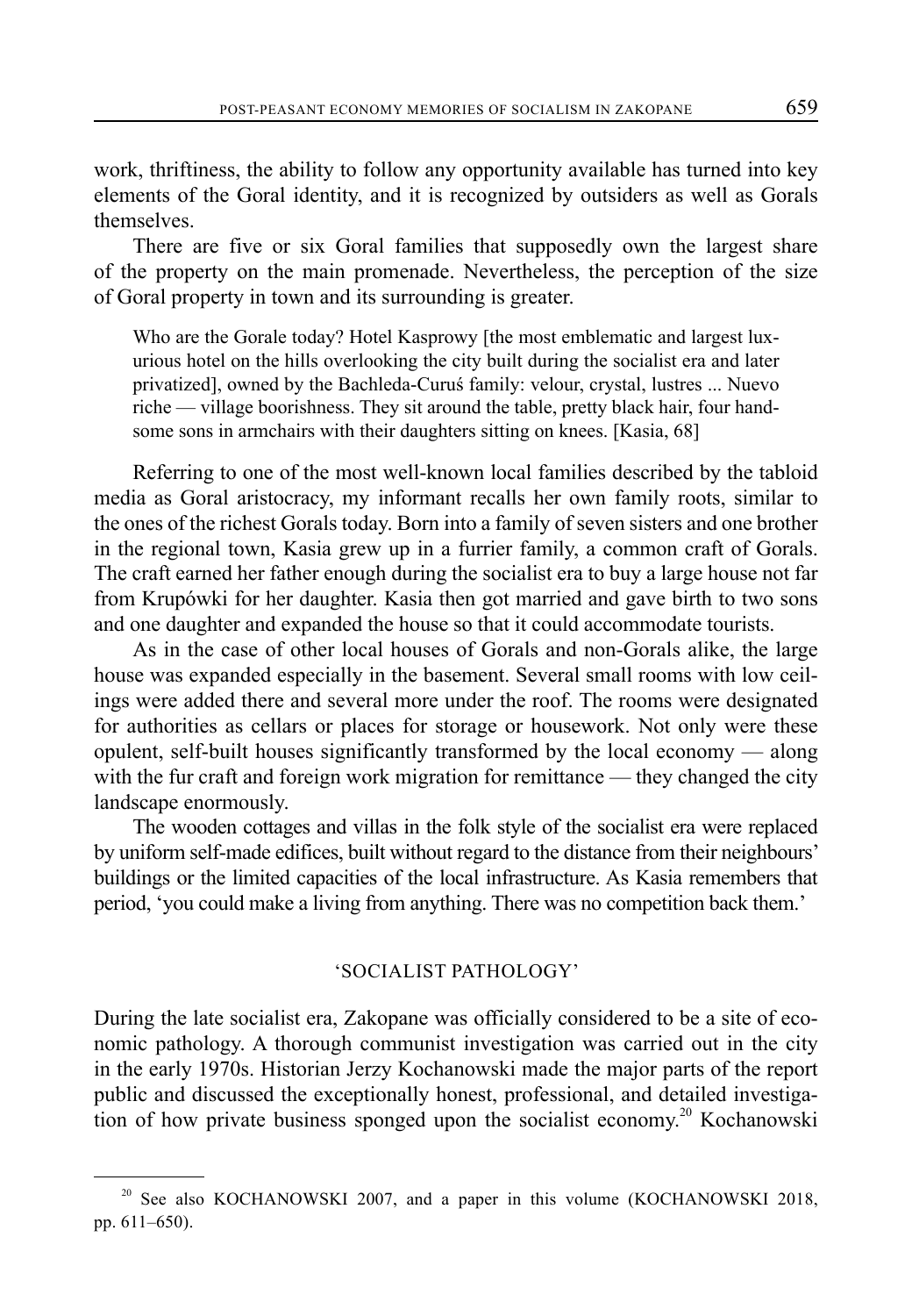refers to the specific 'mikroklimat' that created room to manoeuvre in Zakopane during the socialist period. The local society enjoyed informal autonomy, treating every existing government in a utilitarian way, taking advantage of ethnic differences as well as the surrounding natural resources.<sup>2</sup>

In the perspective of the peoples' economy, the report confirms the gradual continuation and reinvention of economic patterns known from the agrarian era. While many locals continued in small-scale agriculture and circular work migration, the small-scale family businesses expanded to the tourist sector — especially thanks to infrastructure improvement financed by the state — that pushed people to new areas of informality and mutual help at the expense of the state. New socialist enterprises had to rely on the import of a non-Goral workforce.

The popularity of illicit trade and ethnic autarky in Zakopane has usually been explained in popular as well as expert discourse by the ecological and historical marginalization of the region that defined the social and economic organization of local communities. From this perspective, the highland economy created and depended on the size and structure of the family as well as on small-scale production with the importance of self-subsistence and specialization in limited craft production such as furriery or weaving for the market.

This image of a 'marginal/highland economy' was not fully applicable during the socialist era. The locals — Gorals and their neighbours — nevertheless identified with it and utilized even the romantic images of the national awakening period for making up the 'marginal freedom economy'. The particular strategy of resilience based on mobility — either to North America or industrial centres of neighbouring regions — in this classical model helped not only to live from remittances from abroad but expanded this marginal economy image.

'Traditional culture' — including religious conservatism, as well as the local dialect — has also been considered essential for this society vis-à-vis modernized centres. The utilitarian treatment of official principles as well as unspoken agreements between the state and local communities about them — according to this dominant explanation — created 'a pathology' in the eyes of the state and establishment, but also a sort of independence and freedom. $^{22}$ 

Most of my informants in Zakopane agreed with the saying expressed by one of my older interlocutors that 'communism was hard but people managed to survive it quite well.<sup>23</sup> This opinion follows the 'pathology thesis', as tourism provided

<sup>&</sup>lt;sup>21</sup> KOCHANOWSKI 2015.

<sup>22</sup> KOCHANOWSKI 2015, p. 146.

<sup>&</sup>lt;sup>23</sup> I collected fifteen long interviews with self-employed people during the late socialist period, most of whom in their thirties and forties in that time. Thanks to my local gatekeepers, I had a chance to carefully select my interlocutors. The questions concerned their biographies, private businesses during the socialist period, livelihood practices and ideas about the economy, as well as issues of personal and regional identity.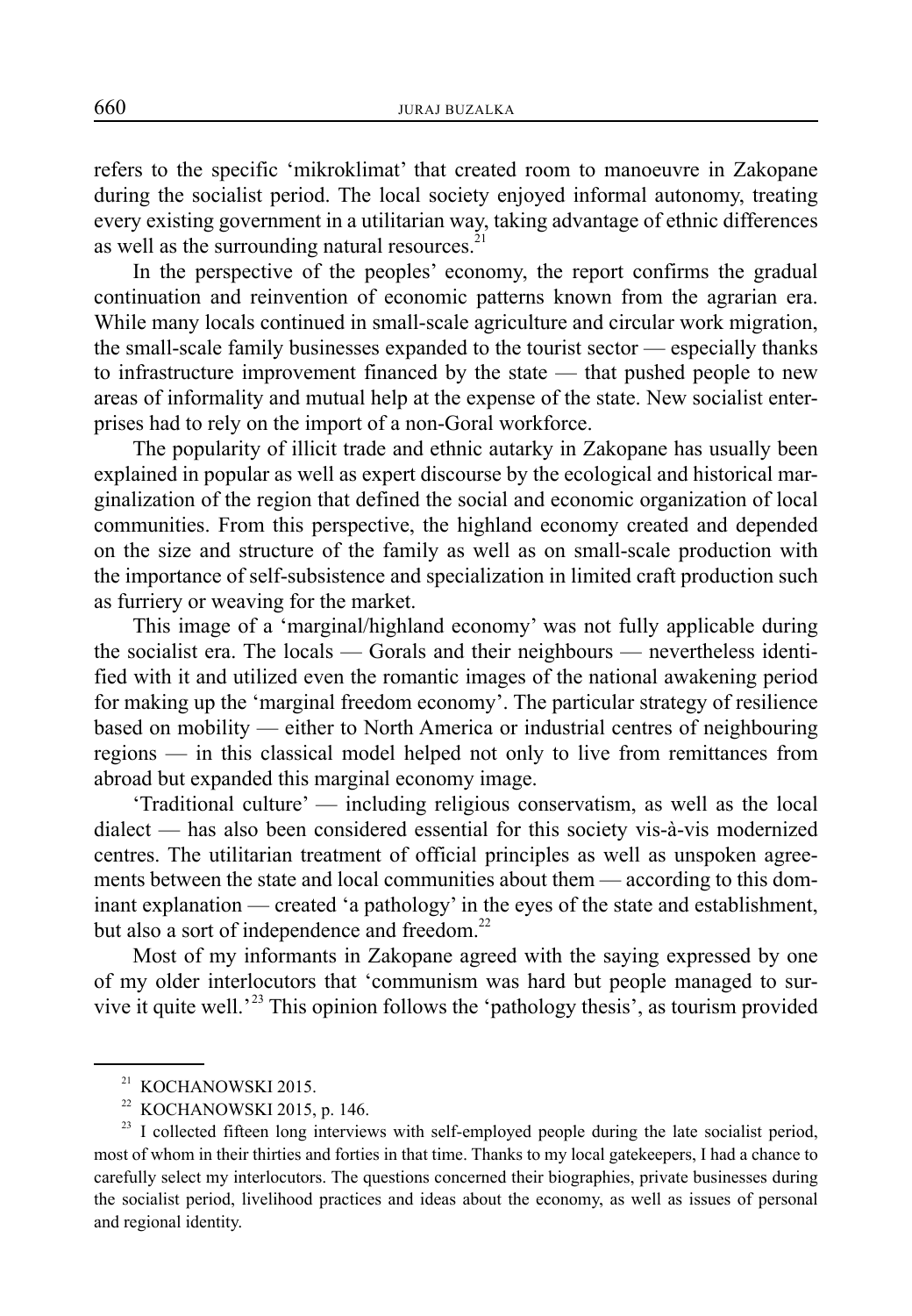the locals with high revenues even in the hard times of economic shortage. Nevertheless it does not make out of Zakopane a particularly special room to manoeuvre vis-à-vis other socialist cities in Poland and Eastern Europe. It neither is the non-economic component — transmitted as ethnic culture developed close to mountainous nature — that makes the Zakopane economy special. In other words, the Zakopane 'pathology' is not special because of the size and scale of the illicit economy but as I argue throughout this paper — due to the interplay of economy and ethnicity as developed in the post-peasant setting of the socialist period.

Any analysis of local self-identification as well as the external image with regard to this economy has to differentiate from what comes from older romantic images of Goral pastoral economy and what emerged as a result of the socialist transformation which created post-peasants. Talking to a famous local emigrant (born in 1948 to a Goral mother) I began to understand the mutual connectedness between Goral identity and the economy during the socialist era. 'I came here with my father who was sent here in order to establish a factory in Biały Dunajec [a village close to Zakopane]. He created the first 'proletariat' there ... I had a hard youth here, as I suffered among the Gorals ... I was still a stranger for them...'

Another non-Goral informant, a successful entrepreneur (born in 1946) who began his business in the 1980s, stated: 'Gorals don't like strangers very much even though they make a living out of them.' Still another reference (by a formerly self-employed trader — a Pole born in 1950 — with significant emigration experience) remembers his work in the city's house of culture as 'kombinowanie', the local concept of semi-legal or illicit activity that was well-defined by Nicolette Makovicky as 'a vernacular practice of "making do" which took place in the cracks between large-scale economies and state projects regardless of their ideological flavour': 'From morning to evening we were "making do" [kombinowaliśmy], how to get a quarter of vodka or a few cents to buy vodka — thus the friends' life was flourishing.<sup> $24$ </sup>

In a nostalgic mood an entrepreneur (born in 1949) remembers: 'I remember Zakopane of the past that should look like this today. Those old cottages, the atmosphere that used to be here back then.'

Today he finds new development projects with people from far away buying and renting apartments unbearable. A famous emigrant (born in 1948) says:

Zakopane is not Zakopane any longer. There are people from somewhere who came to do business, to buy a BMW ... In my memory Zakopane is different ... there were many remnants from Austria-Hungary — cafes, restaurants. People used to treat each other with respect, now only money counts ... competition makes everything cheaper. And if everything gets cheaper, the clientele also becomes cheaper.

One more account by Agata (born in 1960) on the ability of the locals to survive.

<sup>&</sup>lt;sup>24</sup> MAKOVICKY 2018, p. 2.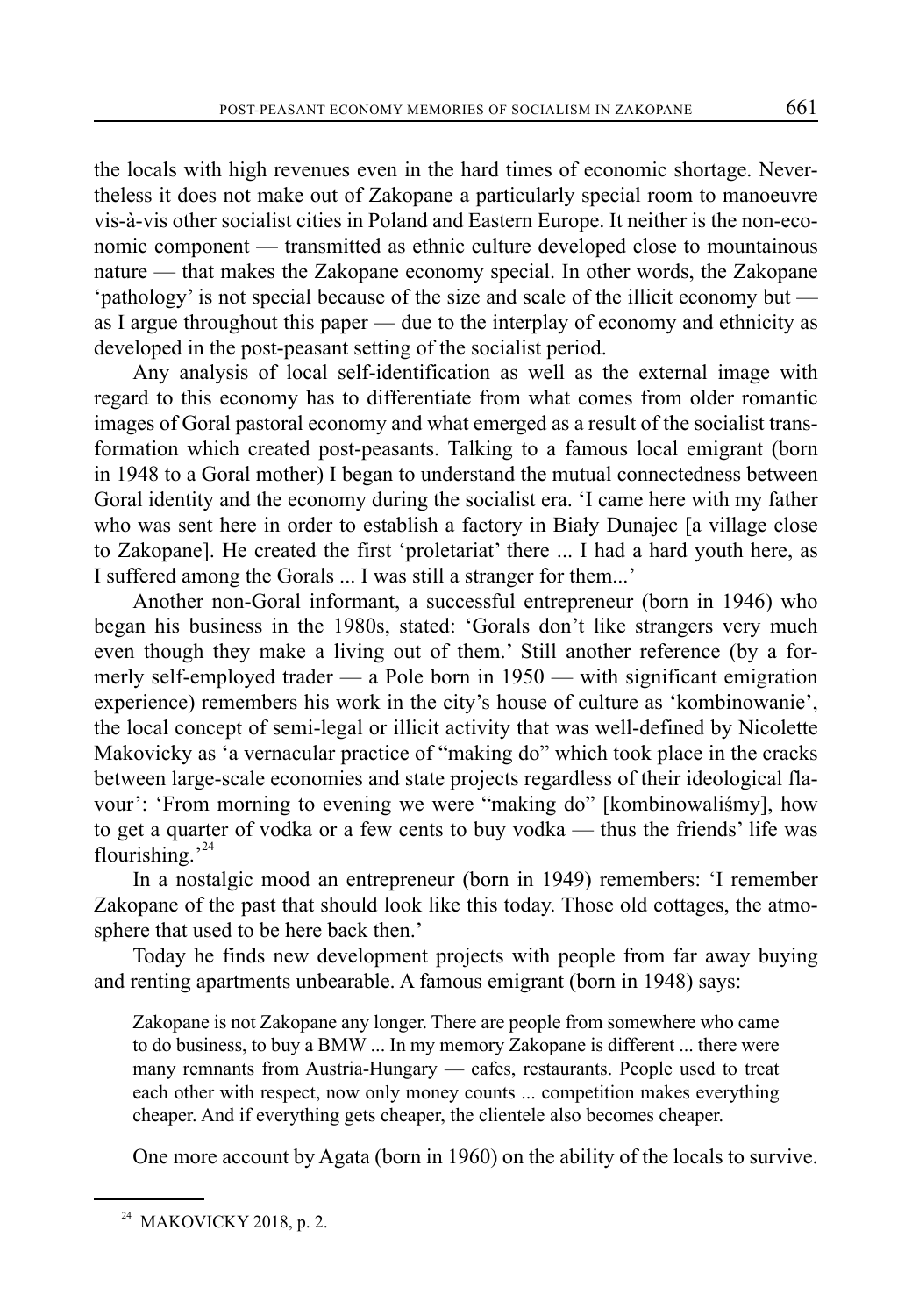When unemployment in Poland was reaching twenty percent we always used to have it lowest here. I laughed that here everybody, even those who owned one meter of something, is in a situation to make a living. Here it has never been an expectation that somebody will give me something, that something is due to me. I will work myself or otherwise manage and I do not need anything from the outside. People here are very entrepreneurial, ingenious even at the edge of the rules of law...

It is clear from this handful of quotations that it is imprecise to address peoples' memories as sharply evaluating the past in terms of socialist/capitalist difference. Most probably, none of those interviewed would positively evaluate late socialism as a political-economic system, despite the fact that socialist modernization created a booming tourist economy, incomparable in size and scale to the situation from the pre-socialist era.

This socialist development nevertheless made people reflecting on the reliance on themselves and others from among the community not in a capitalist entrepreneurial sense but as an enduring certainty that had not changed since agrarian times. At the same time, the romantic images of the supposed past — that are imagined even back to Habsburg times — refer to the early years of the socialist period.

One of the repeating topics in the interviews was survival, durability, the ability to make one's own living. The peoples' memories of the particular knowledge and virtue of life in the socialist era represent an alternative to ideologically constructed, socialist and post-socialist economies and politics. More importantly, it is rather the agrarian and not the socialist-modernist parameters of economy that people are nostalgic about.

The modernist ideology and large-scale technical modernization during the socialist era — most of the hotels and public infrastructure were built back then — went along with nurturing informal networks, familism, and — in the multi-ethnic setting in particular — even helped to define ethnicity while ethnicity also referred to the economy. The myth of the Goral and Podhale country that I discuss in the following section shows this interplay of economy and ethnicity in the post-peasant setting.

#### THE ECONOMY OF GORAL LABEL

Every foreigner in Zakopane sooner or later notices the symbolic prominence of artefacts and narratives related to what is commonly referred to as the 'Goral tradition'. Sooner or later the foreigner can meet a person claiming to be Goral and stressing his or her autochthonous origin in the area. One of my informants, a local middle-aged businesswoman, makes a joke about this identification of others as well as the locals: '...if something wrong happens and the need for isolation from the rest of country emerges, in one night the Goral Republic will be established here, everybody will be armed and life will go well. Not only economic differences but also the cultural and mental differences of the local people compared to other regions of Poland are enormous.'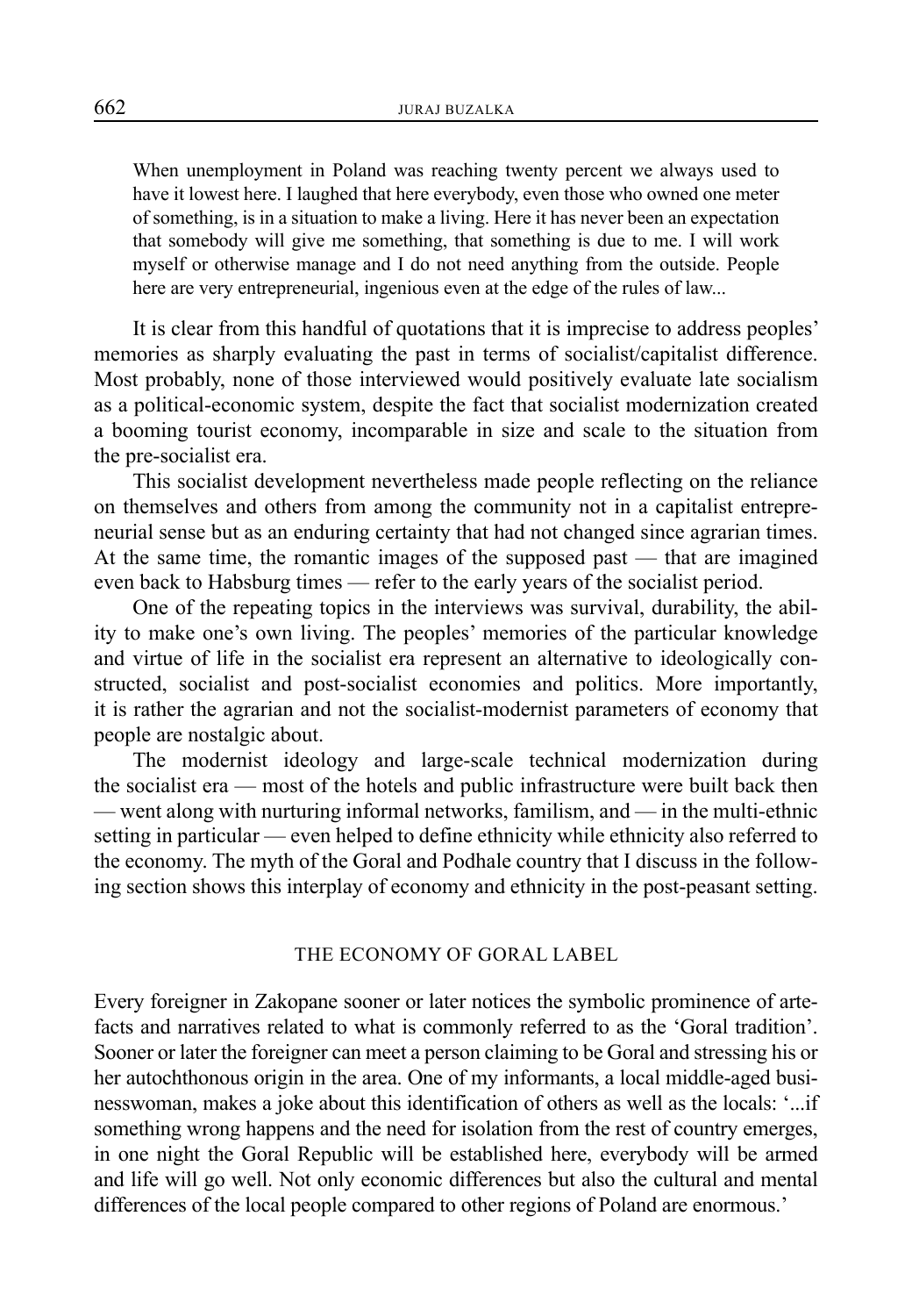This perception is coupled with the romantic ideas of freedom, as originally created by the national awakeners. In the 1950s, there was a great demand for workers in the emerging socialist tourist sector. Even in the newly established hotel school, only people from outside were trained. A former employer of the socialist house of culture remembers: 'To see a Goral band playing for dinner was impossible. Armstrong played but they did not. It was not honourable. Gypsies could play ... Klezmer bands could but a Goral band playing? At a folklore event they might have played but they did not play in a pub. Today they play everywhere.'

An influential local businessman in his early fifties refers to the property attachment of the locals: 'Once I asked the lady who cleans my house what will happen to their fields. She said her grandson is building a house on his father's land and after him his grand grandson will; it never ends.'

The social anthropologist Frances Pine makes the argument on the 'hybrid nature of Goral culture'. Marginality in her opinion, which was tied to the borderland position and temporal-spatial location between cultures, $25$  encouraged the development of hybridity in the modern period via the self-conscious fabrication of 'invented tradition' by Gorals and their neighbours. In this way, Gorals had a series of identities: 'as (variously) Vlachian shepherds, Polish serfs and Austrian peasants, as subsistence producers and migrant traders and wage labourers, as excluded and marginalized peasants 'at home' but simultaneously as travellers regularly moving far beyond home borders into other places and other economies'.<sup>26</sup>

In the rural setting that Pine has researched since 1970s, there was a hostile environment for the urban culture, the socialist state, and the Catholic hierarchy. The self-image of the 'stupid poor' impoverished mountaineer was often combined with the 'autonomous, wild, clever and individualistic' entrepreneurial qualities of the locals and have always been part of identity building among those who call themselves Gorals as well as their neighbours.

Pine noted that the constant reinforcement of Goral identity took place via performance, especially folk culture for an outside audience. Goral houses, on the other hand, were conspicuous, especially if built by the returning emigrants, but Zakopane — due to the development of tourism — served as a good example of (over) consumption of space in its own right. As I show in this paper, the size and cultural content of this tourist economy (the value of nature and Goral ethnicity), contributed to the development of Zakopane, especially under state socialism.

The capitalist intrusion like the socialist intrusion was experienced as attempts to regulate the local economy or transform it, appropriate Goral culture, and take over or endanger Goral land and landscape.<sup>27</sup> In fact, the Gorale of the capitalist present are 'far more mobile and their economy far more flexible, than these static pictures sug-

<sup>&</sup>lt;sup>25</sup> PINE 1999, p. 63.

<sup>&</sup>lt;sup>26</sup> PINE 1999, p. 64.

 $27$  PINE 1999, p. 69.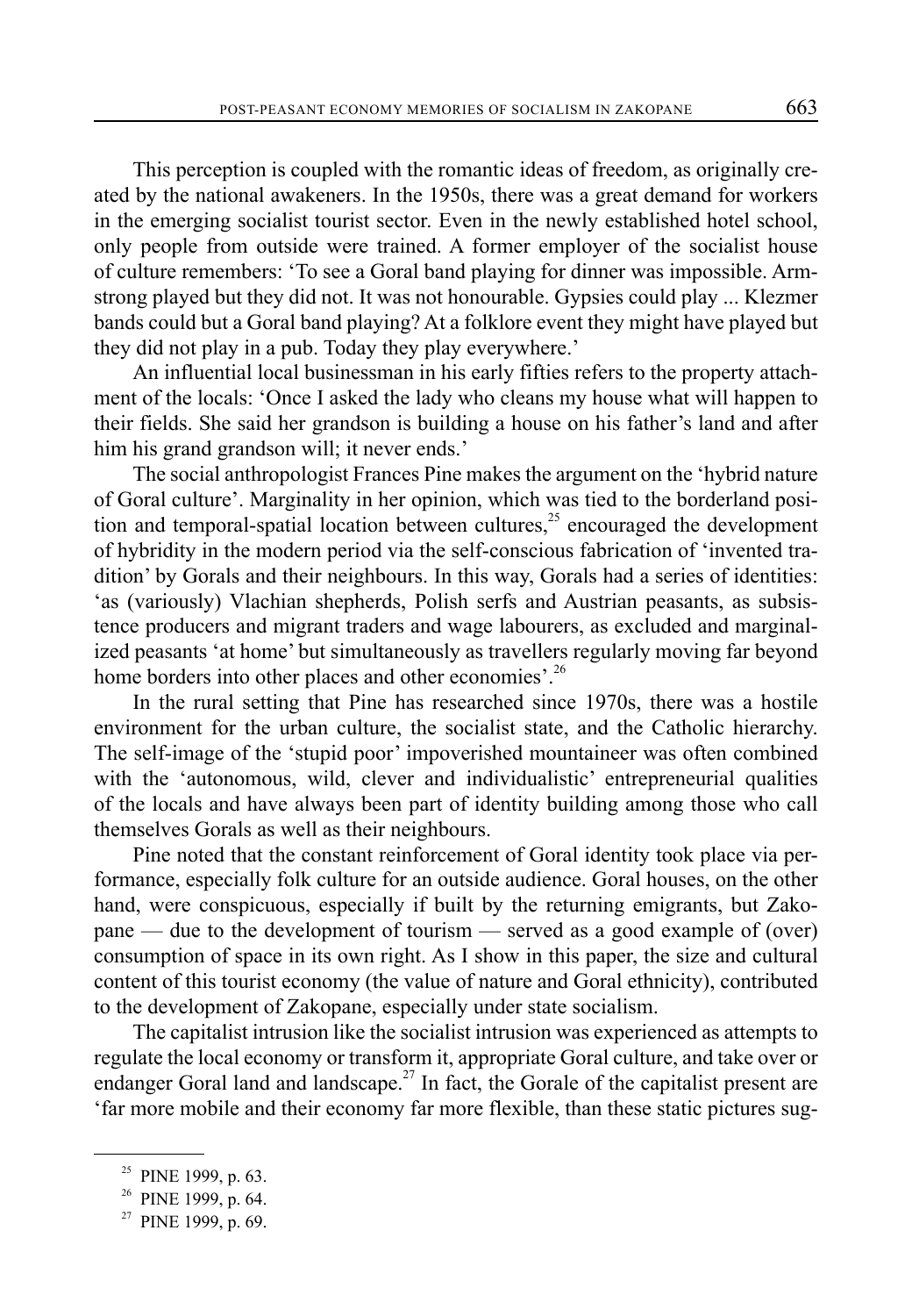gest.<sup>28</sup> On the other hand, 'Goral culture, communicated in the shorthand of wooden huts and horse-drawn sleds situated in the High Tatras, to sell the world a particular notion of Poland'29 is adjusted by the contemporary market. Finances from outside are definitely transforming post-peasant Zakopane, both in terms of scale and speed.

Obviously, the romantic image of Goral employment — today symbolized in the profession of a mountain guide, folk musician or a shepherd — does not meet the present condition. National awakeners, writers and other artists as well as folklorists and anthropologists ventured to the region in order to define these historically pastoral people, marginal to the modernizing societies of nation states that surrounded them.

Social historian and museologist Jiří Langer argues that diverse ethnic communities in the valleys of the Northwest Carpathians comprised a new folk tradition long before the times of nationalism, and this tradition survived well until the twentieth century.<sup>30</sup> In Zakopane — as I argue in this paper — this tradition was re-defined not only by national romanticism but particularly via the development of tourism during the socialist era. Socialism further defined Gorals via their livelihood, either as romantic inhabitants of Tatra nature or as those who profited from tourism.

The ethnic revival since the end of the socialist era can easily be connected to the consumption of ethnic particularities under increasing market proliferation, and I argued in favour of this perspective when explaining the Ukrainian folk revival in Southeast Poland<sup>31</sup> or the national branding of wine in Slovakia.<sup>32</sup> In this paper, however, I approach ethnic identity as developing in an interplay with the economy in a longer time frame as socialist room to manoeuvre.

The 'Goral question' came out as one of the key issues among my informants. Nearly all of them consider themselves native to Zakopane but only three openly declared themselves to be of Goral origin. The general perception of making a livelihood on one's own followed the opinion of a small sportshop keeper (born in 1945) who — in the meantime — developed many more trade specializations, including a bar and amusement store, in order to make a living.

The ajent was ... seemingly employed, he did his own business and bureaucratic controls were countless ... To be honest, however, my business under communism went very well. Everything was missing then and everything was possible to sell, if one had an idea... After one year of trading I realized that in order to sell something it is not needed to wait for the distributors but to drive for products by ourselves, wait in queues where others were queuing, as this was the product that will be easy to sell. Today it is possible to get everything, as products lie on the shelves...

<sup>&</sup>lt;sup>28</sup> PINE 1999, p. 70.

<sup>&</sup>lt;sup>29</sup> PINE 1999, p. 71.

LANGER 1997, p. 32.

 $31$  BUZALKA 2009.

<sup>32</sup> BUZALKA 2013.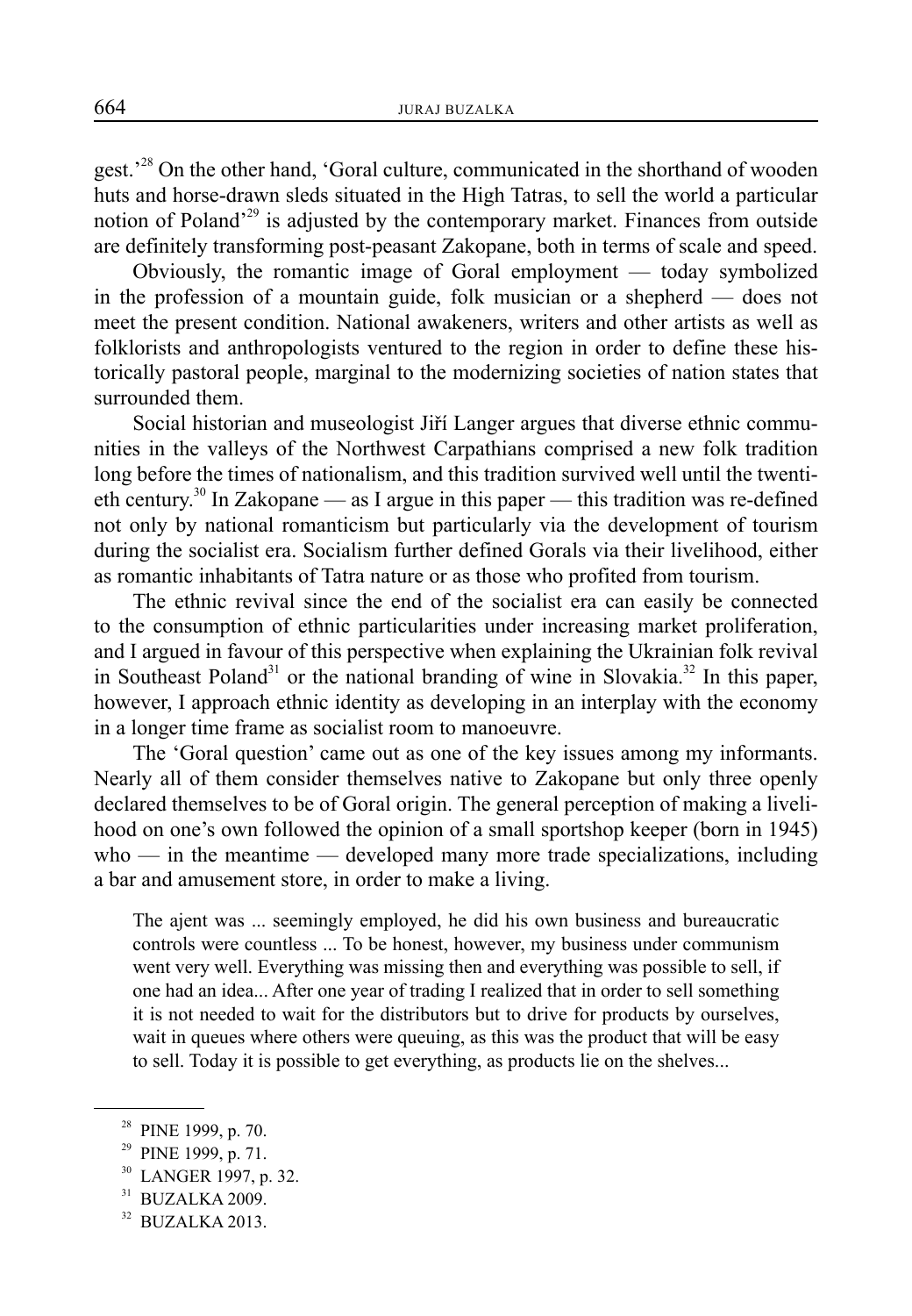A son (born in 1969) of entrepreneurs has also vivid memories:

Nice times! The joy was seen in people who came to the shop. They were smiling. They didn't have much money but liked the fact that they could buy something for themselves in the store. Now people come to the store, look at stuff and leave for another store, and even one another, and everywhere they have the same ... In communist times the business was simpler, there was no worry about whether the products would be sold. The only stress was to have something to sell ... Now you can have a full store of products and you worry that somebody will buy something. With the tax office it has never been down the road.

An older emigrant (born in 1946) who keeps his family ties with Zakopane alive, compares then and now in the following way: 'Earlier people didn't have resources for living. It was possible at best to buy half a litre of vodka, to arrange (*załatwić*) shoes in the store — to arrange, there was nothing to buy ... And now we have everything and it depends only on the person's greed if he still wants more. If he manages to stop and say — I have enough.'

The man of a thousand skills, who I learned, was a customs officer, private trader, officer in charge of cultural affairs in the town hall, a guest worker in America, and a frame maker (born in 1950) confesses the wisdom that in capitalism it is enough to have either money or acquaintances. 'If someone likes you in capitalism, he or she helps you. In communism you need both, money and acquaintances.'

Most probably, none of those interviewed — considering their private activities — would positively see socialism as a political-economic system. People nevertheless reflect positively about the reliance on themselves and others from among family members and friends during the socialist years. For many, paradoxically, there was more room to manoeuvre in many areas of life than now. It seems from their recollections that in many aspects late communism in Poland required one to be far more 'entrepreneurial' than is commonly assumed from the dominant narratives.

Last but not least, 'capitalism' in the sense of a 'free' entrepreneurial economy, initially grew out of the community; it depended on local relations, and wealth was locally created due to the fact that enterprises were owned by the locals. The recent large-scale financial investment in the tourist economy, however, is considered as coming from outside, from big cities and from abroad. Nearly all my informants consider this late capitalist development as destructive of earlier social relations and 'culture' in Zakopane.

This locally embedded economy is widely remembered regardless of or as an unintended consequence of communist modernization, not as an integral product of it. No vernacular economy of socialism, but in socialism, the belief in and practice of a model of livelihood developed in the period of late socialism I call post-peasant. The memories people do not show any nostalgia for the socialist economy or politics, but for the particular knowledge and virtue of life of those days. Socialist modernization created an economy I refer to as post-peasant: the modernist ideology and large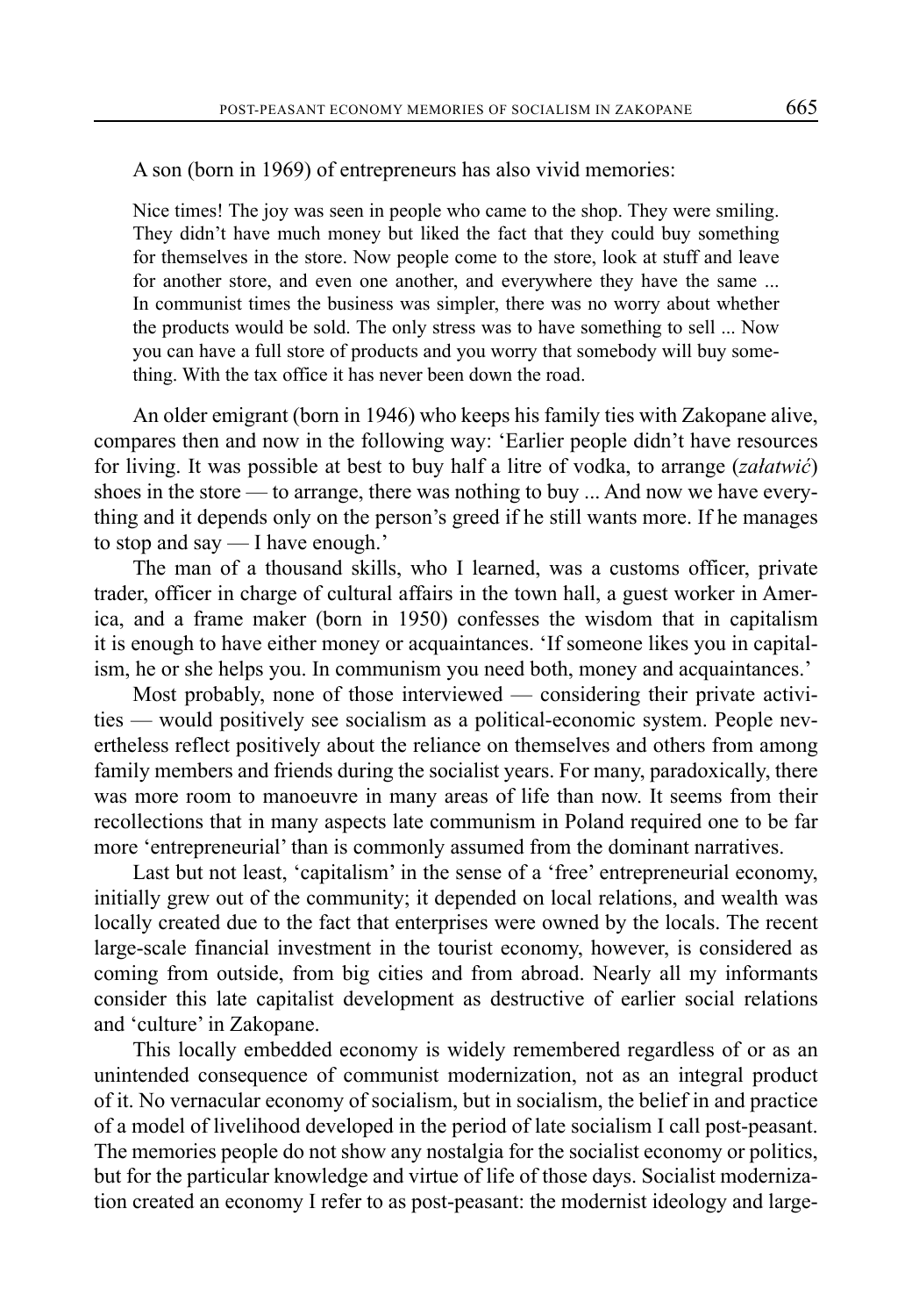scale technical modernization went along with nurturing informal networks, familism, and even a high level of self-subsistence. As Dominic Boyer mentions, nostalgia today does not long for socialism per se but 'as a desire to recapture what life was at that time'.33 Although Boyer diagnoses the popularity of nostalgia in Eastern Europe as a sign of external influence over Eastern Europe and as a possible way to make claims for future self-determination, $34$  my perspective highlights the autochthonous origin of nostalgia for the post-peasant economy. It is not nostalgia for communism but nostalgia related to the times in the communist period, for the room to manoeuvre developed in the setting I define as post-peasant.

Another breaking point — and a truly novel kind of nostalgia — began with the transformation decades after socialism. While earlier tourism in Zakopane generated significant resources for the local economy, with the advancement of larger capitalist processes the locals faced the inability to control these economic forces. The room to manoeuvre that developed during the late socialist era and further revived under post-socialism, therefore, has been vanishing vis-à-vis the large-scale investments into the Zakopane tourist economy.

#### **CONCLUSION**

In most of Eastern Europe, industrialization was born in the middle of the twentieth century in overwhelmingly agrarian situations and under state socialist planning and coercion. Despite significant and fast development — or perhaps because of this particular development — even the late socialist decades did not cause the entirely 'modern' condition to flourish. This paper analysed these parallel temporalities –socialism and post-socialism before large scale investments in the local economy — which need to be taken into account as room to manoeuvre in the form of a post-peasant economy.

In the case of Zakopane, the prominent tourist resort in post-socialist Europe, I showed how the Goral ethnic label and tourist economy mutually reinforced each other. I argued that without considering the 'post-peasant' patterning of the ethnicity/ economy relationship during the socialist era we cannot have a satisfying explanation of this room to manoeuvre between what was officially called socialist 'pathology' and the supposedly inherent patterns of freedom and natural entrepreneurship of the locals.

As Jerzy Kochanowski points out, 'we do not have an analysis of "underground" Zakopane from the 1970s and 1980s<sup>35</sup> and therefore the information recorded as memories of those who survived socialism help to paint a fuller albeit inaccurate

<sup>33</sup> BOYER 2010, p. 18.

<sup>34</sup> BOYER 2010, p. 25–26.

<sup>35</sup> KOCHANOWSKI 2015, p. 150.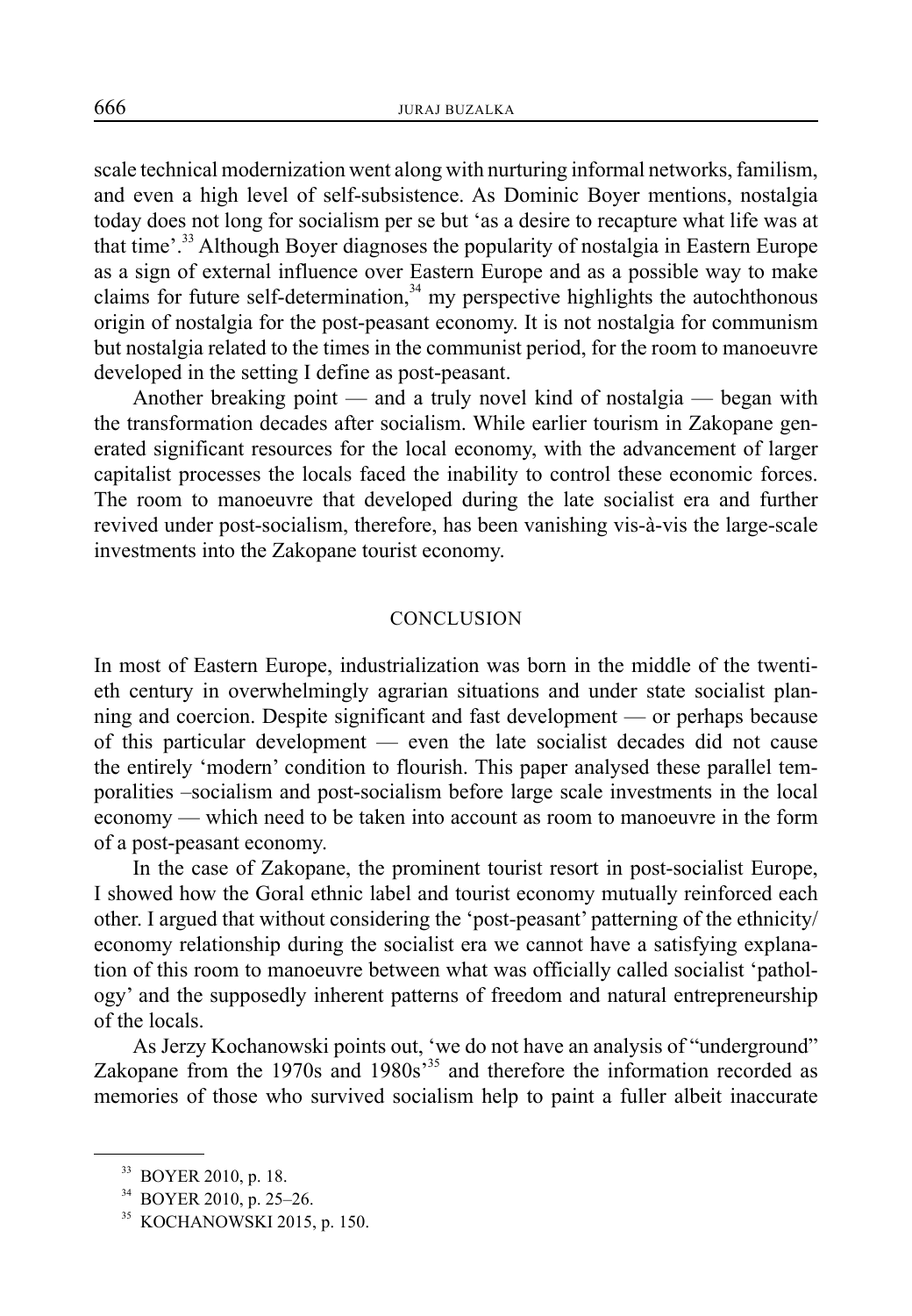picture of how this ethnicity/economy interplay worked. The idea of a post-peasant economy avoided the socialist/capitalist dichotomy and stressed the kind of economy closely connected to the small-scale community, which in East Central Europe — as in the case of Gorals — is often an ethnically defined group. This post-peasant economy developed as room to manoeuvre during the socialist era.

# SOURCES, STUDIES, MONOGRAPHS AND OTHER MATERIALS USED IN THE TEXT

- BAHRO 1978 = Rudolf Bahro, *The Alternative in Eastern Europe*, NLB, Manchester 1978
- BOYER = Dominic Boyer, *From Algos to Autonomos. Nostalgic Eastern Europe as Postimperial Mania*, in: *Post-Communist Nostalgia*, ed. Maria Todorova, Zsuzsa Gille, Berghahn Books, 2010, pp. 17–28
- BUZALKA 2007 = Juraj Buzalka, *Nation and Religion: The Politics of Commemoration in South-East Poland*, LIT, Muenster 2007
- BUZALKA 2009 = Juraj Buzalka, *Scale and Ethnicity in Southeast Poland: Tourism in the European Periphery*, "Etnográfica" XIII, 2009, 2, pp. 373–393
- BUZALKA 2013 = Juraj Buzalka, *Tasting Wine in Slovakia: Post-socialist Elite Consumption of Cultural Particularities*, in: *Wine and Culture: Vineyard to Glass*, ed. Rachel E. Black, Robert C. Ulin, Bloomsbury Publishing, pp. 89–108
- GAUDEMAN 2016 = Stephen Gudeman, *Anthropology and Economy*, Cambridge University Press 2016
- GAUDEMAN, HANN 2015 = *Economy and Ritual: Studies of Postsocialist Transformations*, ed. Stephen Gudeman, Chris Hann, Berghahn Books 2015
- GELLNER 1994 = Ernest Gellner, *Conditions of Liberty: Civil Society and its Rivals*, Hamish Hamilton, London 1994
- KOCHANOWSKI 2007 = Jerzy Kochanowski, *Socjalizm na halach, czyli "Patologia stosunków społeczno-ekonomicznych i politycznych w Zakopanem, (1972)*, "Przegląd Historyczny", XCVIII, 2007, 1, pp. 70–96
- KOCHANOWSKI 2015 = Jerzy Kochanowski, *Tylnymi drzwiami. Czarny rynek w Polsce 1944–1989*, W.A.B., Warszawa 3015
- KOCHANOWSKI 2018 = Jerzy Kochanowski, *"Wolne miasto?". Nieco inne spojrzeenie na Zakopane Władysława Gomułki, 1956–1970*, "Przegląd Historyczny", CIX, 2018, 4, pp. 611–650.
- MAKOVICKY 2018 = Nicolette Makovicky, *Kombinowanie: agency, informality, and the poetics of self in Highland Poland*, "Journal of the Royal Anthropological Institute", XXIV, 2018, 3, pp. 493–511
- MALEWSKA-SZALYGIN 2011 = Anna Malewska-Szalygin, *Postsocialism as a Diagnostic Tool. Common-sense Concepts of Power and State in Southern Poland*, "Ethnologia Europaea", XLI, 2011, 2, pp. 71–80
- MOŽNÝ 1991 = Ivo Možný, *Proč tak snadno... Některé rodinné důvody sametové revoluce*  [Why so easily... Some family reasons for the velvet revolution], SLON, Praha 1991